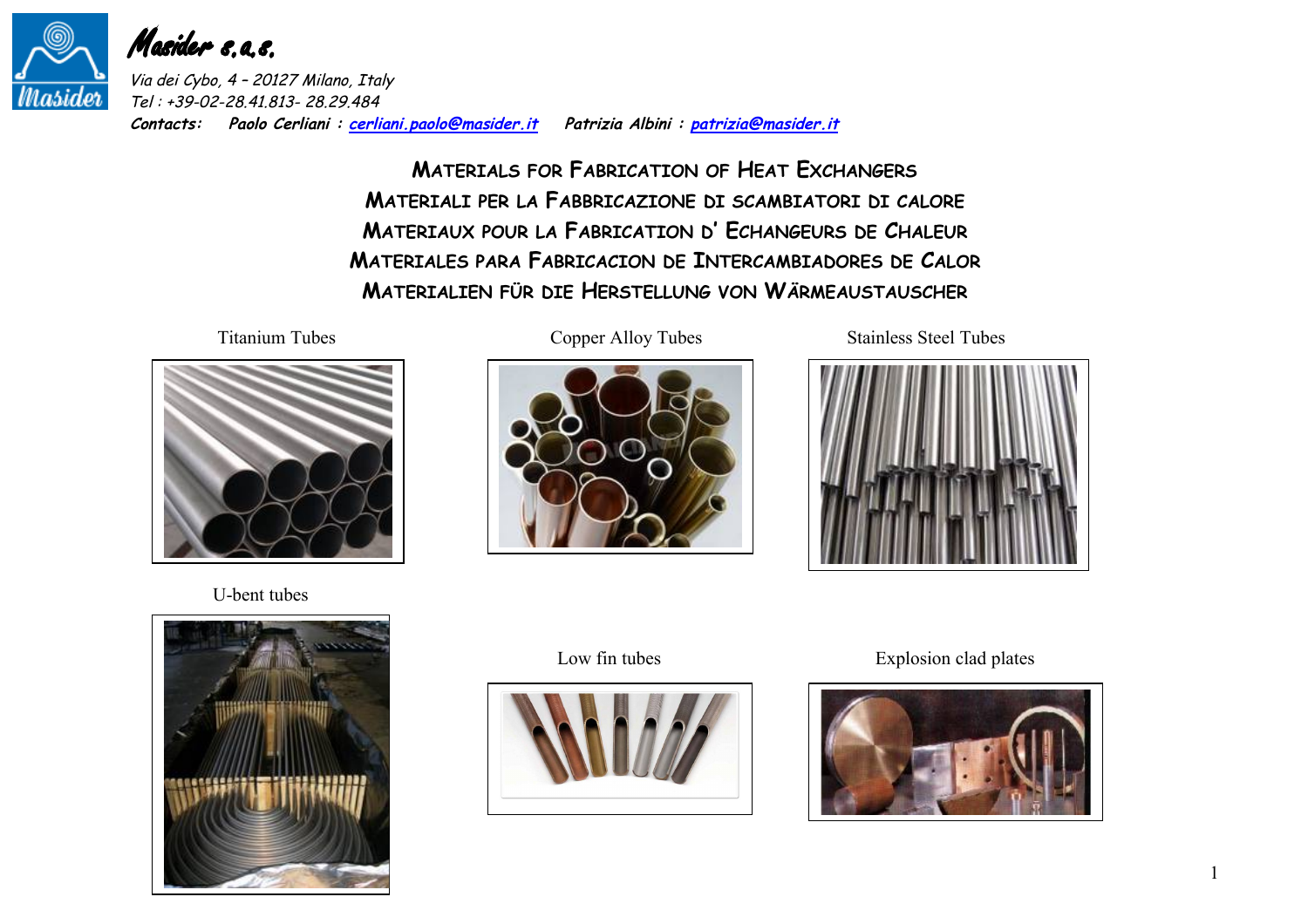

# **MATERIAL SUPPLY LIST TUBES STRAIGHT & U-BENT**

| <b>Materials for Heat Exchangers</b> | <b>ASTM</b>  | Grade                     | <b>Diameter</b> | <b>Thickness</b> | Length | Origin       |
|--------------------------------------|--------------|---------------------------|-----------------|------------------|--------|--------------|
|                                      |              |                           | mm              | mm               | mm     |              |
| <b>Welded Titanium</b>               | <b>B-338</b> | $1 - 2 - 3 - 7 - 11 - 12$ | 12.7-50.80      | $0.4 - 2.00$     | 35,000 | Korea/China  |
| Seamless Titanium                    | <b>B-338</b> | $1 - 2 - 3 - 7 - 9 - 12$  | 6.00-159.00     | $0.5 - 15.00$    | 18,000 | China        |
| <b>Seamless Copper Alloy</b>         | $B-111$      | C687-443-608-704          | 12.00-60.00     | $0.7 - 3.00$     | 25,000 | China/Japan/ |
|                                      |              | 706-715-71640             |                 |                  |        | Korea/Europe |
|                                      |              |                           |                 |                  |        | /Mexico      |
| Cu-Ni 90/10 LWC/Straight             | <b>B-111</b> | C70600                    | 5.00-19.05      | $0.5 - 1.65$     | Coil   | China        |
| <b>Seamless Stainless Steel</b>      | $A - 213$    | 300-400 Series            | 6.00-159.00     | $0.7 - 5.00$     | 35,000 | Korea/China  |
| <b>Welded Stainless Steel</b>        | $A-249$      | 300-400 Series            | 12.75-60.00     | $0.5 - 2.11$     | 35,000 | Korea/China  |
| Seamless Duplex & Super Duplex       | A-789        | S31803-S32205-            | 6.00-159.00     | $0.7 - 5.00$     | 35,000 | Korea/China  |
|                                      |              | S32750                    |                 |                  |        |              |
| Welded Duplex & Super Duplex         | A-789        | S31803-S32205-            | 12.70-60.00     | $0.5 - 2.11$     | 35,000 | Korea/China  |
|                                      |              | S32750                    |                 |                  |        |              |
| <b>Seamless Alloys Steel</b>         | $A-179/$     | Low carbon steel          | 6.00-170.00     | $0.7 - 5.00$     | 20,000 | Korea/China  |
|                                      | $A-213$      | T5/11/9/12/22 etc.        | 6.00-170.00     | $0.7 - 5.00$     | 20,000 |              |
| Seamless Nickel & Nickel Alloy       | $B-161/3/5$  | N02200-2210-4400          | 12.7-50.00      | $0.7 - 5.00$     | 12,000 | Korea/China  |
|                                      |              | N6625-8825-8800           |                 |                  |        |              |
| Welded Nickel & Nickel Alloy         | $B-705/$     | N06625-8825               | 12.7-50.00      | $0.5 - 2.11$     | 20,000 | Korea        |
|                                      | 725          | N02200-2201-4400          |                 |                  |        |              |
| Seamless Low Fin & Bi-Metal          |              | Upon request              |                 |                  |        | Korea        |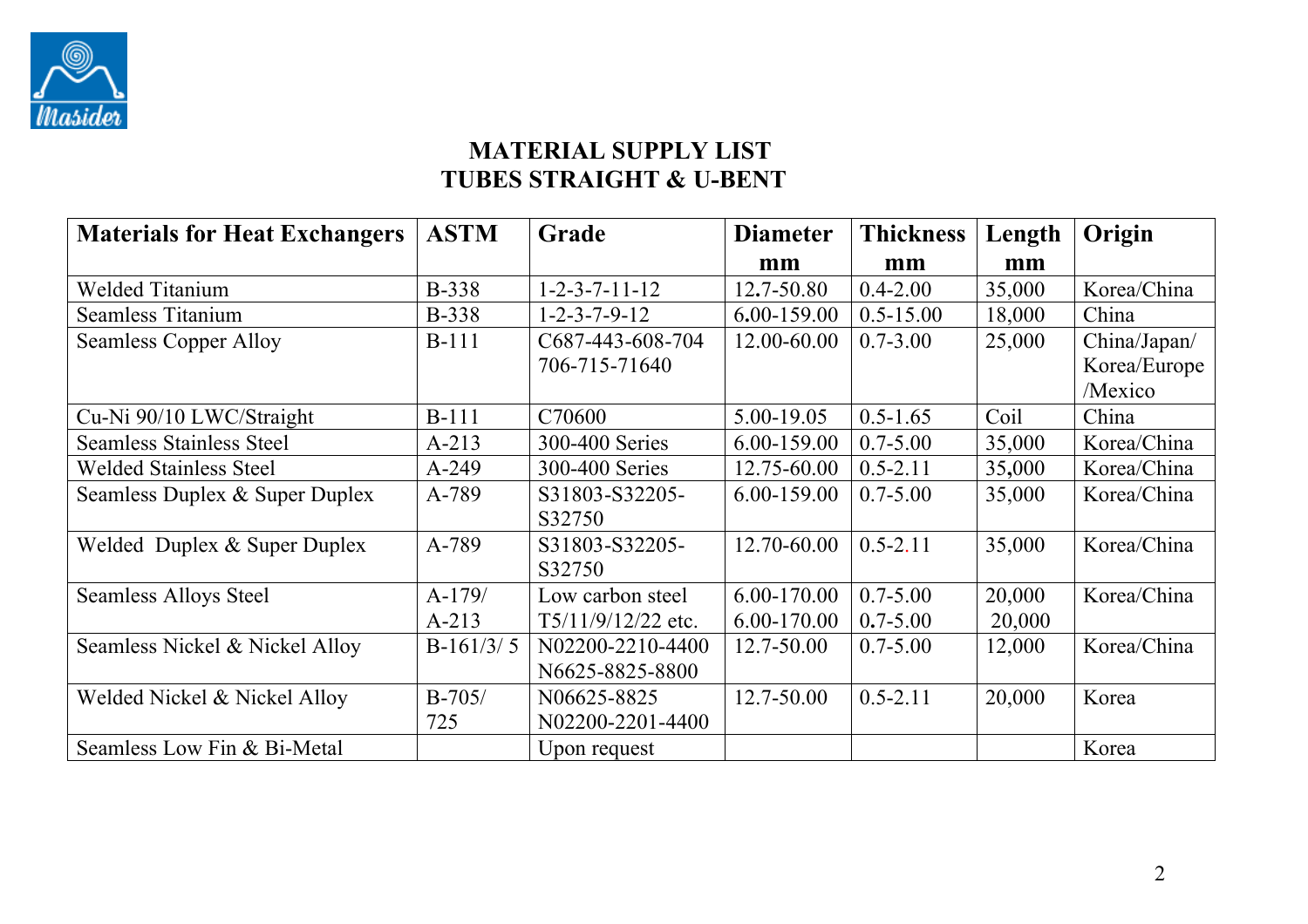

# **MATERIAL SUPPLY LIST PLATES & DISCS**

| <b>Material for Heat Exchangers</b>           | <b>ASTM</b> | Grade               | <b>Width-Diam</b>  | <b>Thickness</b> | Length      | Origin       |
|-----------------------------------------------|-------------|---------------------|--------------------|------------------|-------------|--------------|
|                                               |             |                     | mm                 | mm               | mm          |              |
| Rolled Titanium                               | B-265       | $1 - 2 - 3 - 12$    | 1,000-3,600        | 5.00-80.00       | 6,000       | Japan/ China |
| <b>Titanium Coils</b>                         | $B-265$     | $1 - 2$             | 1,000/1,200        | $0.5 - 3.00$     | <b>COIL</b> | Korea/China  |
|                                               |             |                     |                    |                  |             |              |
| Titanium Forgings (Flanges/Disc/Ring)         |             | Upon request        |                    |                  |             | China        |
| Rolled Copper Alloy                           | $B-171$     | C443-464-630-614-   | 1,250-2,500        | 3.00-90.00       | 5,000       | Germany      |
|                                               |             | 365-706-715         |                    |                  |             |              |
| Rolled Nickel & Nickel Alloy                  | $B-127/$    | N0220-221-400       | 1,150mm max.       | 3.00-30.00       | 3,000       | China        |
|                                               | 162         |                     |                    |                  |             |              |
| <b>Explosion Clad</b>                         | <b>B264</b> | Carbon Steel +      | Plate: $3,000$ max | 20.00-270.00     | 5,000       | Europe/      |
|                                               | <b>B265</b> | Titanium/Stainless/ | Disc: $3,500$ max  |                  |             | China/korea  |
|                                               | B432        | Duplex/Cu Alloy /   |                    |                  |             |              |
|                                               | <b>B898</b> | Nickel Alloy        |                    |                  |             |              |
| Rolled Clad (Plate only)                      | <b>B264</b> | Carbon Steel $+$    | Max. 3,600         | Max. 40.00       | 10,000      | Japan        |
|                                               | <b>B265</b> | Titanium/Stainless/ |                    | (total)          |             |              |
|                                               | <b>B898</b> | Nickel Alloy        |                    |                  |             |              |
| <b>Steel/Stainless Steel Forged</b>           |             | Upon request        |                    |                  |             | Korea        |
| Plates/Discs/Rings/Flanges                    |             |                     |                    |                  |             |              |
| Steel/Stainless steel solid hot rolled plates | A240        | 300 series          | 1,000-2,000        | 8                | 12,000      | Japan        |
|                                               |             |                     | 1,000-2,500        | $9 - 130$        |             |              |

*All our above products of Korean origin are free import tax, according to UE - South Korea Free Trade Agreement (FTA) in force*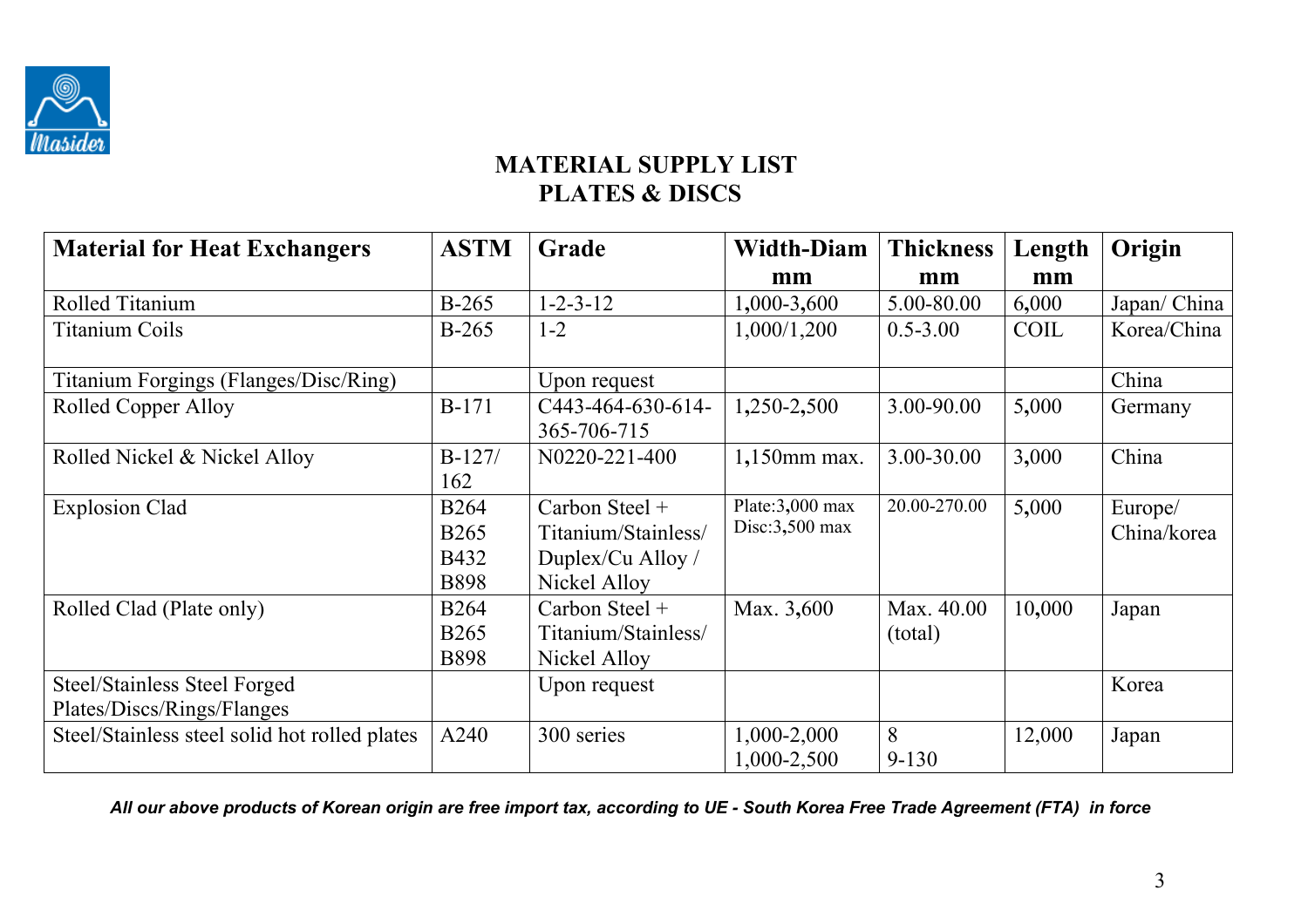

### **SPECIFIC GRAVITY OF OUR SUPPLYING MATERIALS**

| <b>Material</b>  | $S-G$ | <b>Material</b>         | $S-G$ | <b>Material</b> | $S-G$ | <b>Material</b> | $S-G$ |
|------------------|-------|-------------------------|-------|-----------------|-------|-----------------|-------|
| Titanium         | 4.51  | Copper                  | 8.89  | Al Brass        | 8.34  | Admiralty       | 8.53  |
| $Cu-Ni$ 90/10    | 8.94  | Cu-Ni 70/30             | 8.94  | 66/30/2/2       | 8.94  | Al-Bronze       | 7.89  |
| 304-304L-321-305 | 7.93  | $301 - 302 - 201 - 202$ | 7.93  | 316-316L-347-   | 7.98  | 405-410-420     | 7.75  |
|                  |       |                         |       | 309S-310S       |       |                 |       |
| 409-430-434      | 7.7   | <b>SS Duplex</b>        | 8.03  | Nickel 200      | 8.90  | Nickel 201      | 8.90  |
| Inconel 625      | 8.44  | Inconel 825             | 8.14  | Inconel 601     | 8.11  | Monel           | 8.80  |
| Hastelloy C276   | 8.89  | Hastelloy C22           | 8.69  |                 |       |                 |       |

## **CALCULATION FORMULA OF UNIT WEIGHT**

- 1) Tube : (OD-Thickness) x  $\pi$  x Thickness x Specific Weight = kg/meter x Length/meter = kg/pc ( $\pi$ =3,1416) 1,000 kg Example : Titanium tubes. 19,05mm x 0,5mm x 6069mm = (19,05 -0,5) x 3,1416 x 0,5 x 4,51 = 0,130 kg/meter x 1,000 kg  $= 0.130 \text{ kg/meter x } 6.096 \text{ meters} = 0.79 \text{ kg/pc}$
- 2) Rectangular or Square plate : (Width/meter x Length/meter x Thickness) x Specific Weight = kg/pc Example : Cupronickel 90/10 Plates, 2000mm x 3000mm x 30mm x Specific Weight = 2meter x 3meter x 30mm  $x 8,94 = 1,602 \text{ kg/pc}$
- 3) Titanium Disc : (Radius/meter x Radius/meter x  $\pi$  x thickness/mm) = kg/pc ( $\pi$ =3,1416) Example : OD 3000mm x 40mm thick =  $(1,50$ meter x 1,50meter x 3,1416 x 40mm x Specific weight = 1,175 kg/pc

n. b. 1 inch =  $25,4$ mm 1ft =  $0,3048$  meter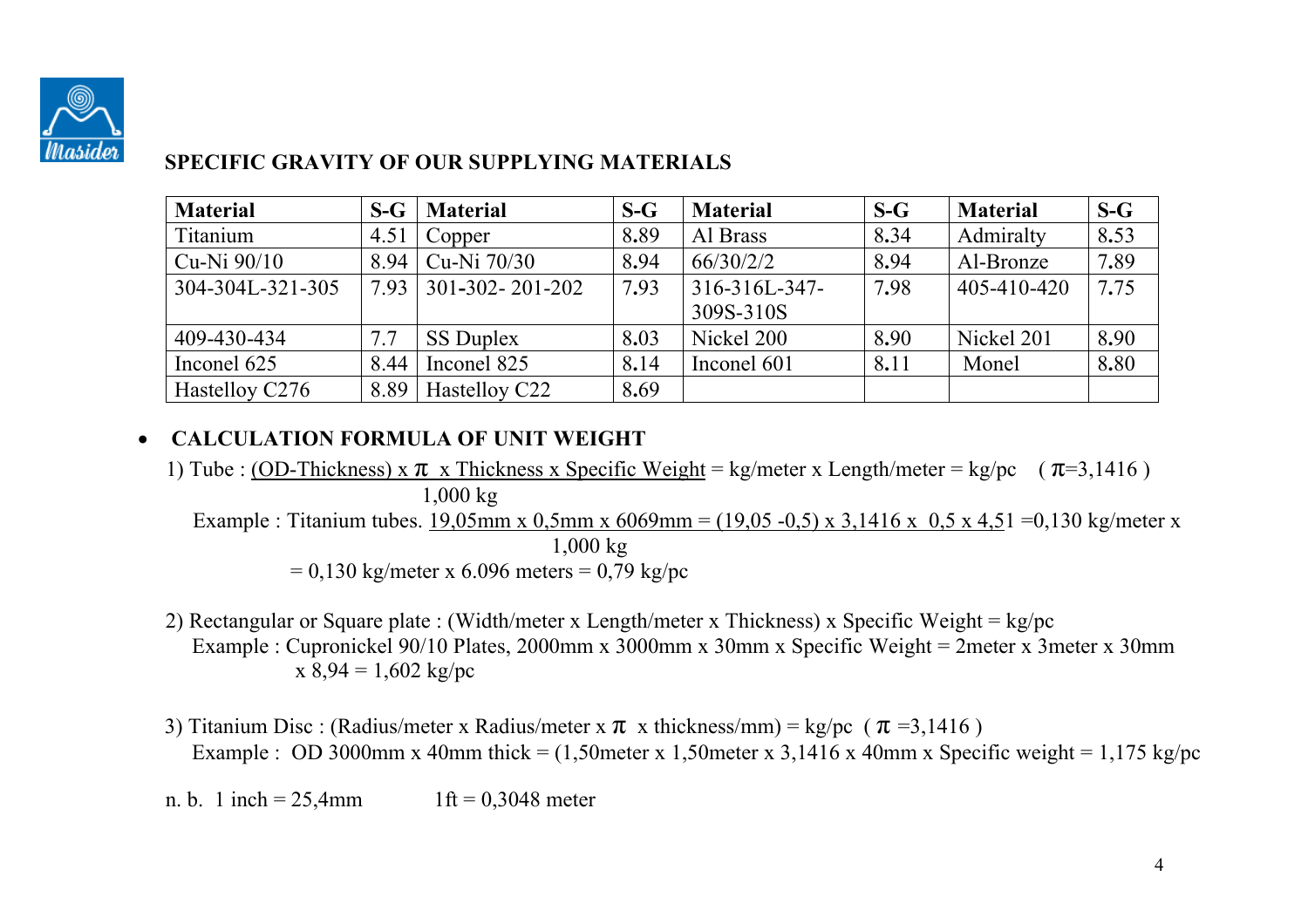

### **STANDARDS OF OUR SUPPLYING MATERIALS SEAMLESS STAINLESS, DUPLEX & SUPER DUPLEX TUBES**

|             |                         | SEAMLESS: ASTM A213/A269/A312/A450/A530 | <b>SEAMLESS: A789</b> |                                  |                          |  |  |
|-------------|-------------------------|-----------------------------------------|-----------------------|----------------------------------|--------------------------|--|--|
|             | <b>Ferritic Steel</b>   |                                         | <b>Ferritic Steel</b> |                                  |                          |  |  |
| <b>ASTM</b> | EN                      | Application                             | <b>ASTM</b>           | EN                               | Application              |  |  |
| 403         | 1.4024                  | Heat-Exchangers                         | 410S/410              | 1.4000/1.4006                    | Heat-Exchangers          |  |  |
| 420         | 1.4021/1.4028           | Heat-Exchangers                         | 430                   | 1.4016                           | Heat-Exchangers          |  |  |
| 405         | 1.4002                  | Heat-Exchangers                         | 409                   | 1.4512                           | Heat-Exchangers          |  |  |
| 446         | 1.4749                  | Heat-Exchangers                         | 444                   | 1.4521                           | Heat-Exchangers          |  |  |
| 439         | 1.4509                  | Heat-Exchangers                         | 430F                  | 1.4104                           | Heat-Exchangers          |  |  |
|             |                         | <b>Duplex &amp; Super Duplex</b>        |                       | <b>Duplex &amp; Super Duplex</b> |                          |  |  |
| <b>ASTM</b> | <b>DIN</b>              | <b>Application</b>                      | <b>ASTM</b>           | <b>DIN</b>                       | <b>Application</b>       |  |  |
| S31803      | 1.4462                  | Heat-Exchangers & Piping                | S32205                | 1.4462                           | Heat-Exchangers & Piping |  |  |
| S32304      | 1.4362                  | Heat-Exchangers & Piping                | S32750                | 1.4410                           | Heat-Exchangers & Piping |  |  |
| S.32760     | 1.4501                  | Heat-Exchangers & Piping                |                       |                                  |                          |  |  |
|             | <b>Austenitic Steel</b> |                                         |                       | <b>Austenitic Steel</b>          |                          |  |  |
| <b>ASTM</b> | EN                      | <b>Application</b>                      | <b>ASTM</b>           | EN                               | <b>Application</b>       |  |  |
| 303         | 1.4305                  | Machined parts                          | 310S                  | 1.4845                           | <b>Heat Exchangers</b>   |  |  |
| 314         | 1.4841                  | <b>Heat Exchangers</b>                  | 310                   | 1.4841                           | <b>Heat Exchangers</b>   |  |  |
| 321         | 1.4541                  | Heat-Exchangers & Piping                | 904L                  | 1.4539                           | <b>Heat Exchangers</b>   |  |  |
| 304         | 1.4301                  | Heat-Exchangers & Piping                | 321H                  | 1.4878                           | Heat-Exchangers & Piping |  |  |
| 304N        | 1.4315                  | Heat-Exchangers & Piping                | 304H                  | 1.4948                           | Boiler & Piping          |  |  |
| 304L        | 1.4306                  | Heat-Exchangers & Piping                | 316L                  | 1.4404                           | Heat-Exchangers & Piping |  |  |
| 316         | 1.4401                  | Heat-Exchangers & Piping                | 304LN                 | 1.4311                           | Boiler & Piping          |  |  |
| 316LN       | 1.4406                  | Boiler & Piping                         | 316H                  | 1.4436                           | Boiler & Piping          |  |  |
| 316Ti       | 1.45371                 | Heat Exchangers & Piping                | 316LN                 | 1.4406                           | Boiler & Piping          |  |  |
| 317L        | 1.4438                  | Heat Exchangers & Piping                | 317                   | 1.4438                           | Heat-Exchangers & Piping |  |  |
| S30815      | 1.4835                  | <b>Heat Exchangers</b>                  | S31254                | 1.4547                           | <b>Heat Exchangers</b>   |  |  |
| 316H        | 1.4436                  | Boiler & Piping                         | 316LN                 | 1.4406                           | Boiler & Piping          |  |  |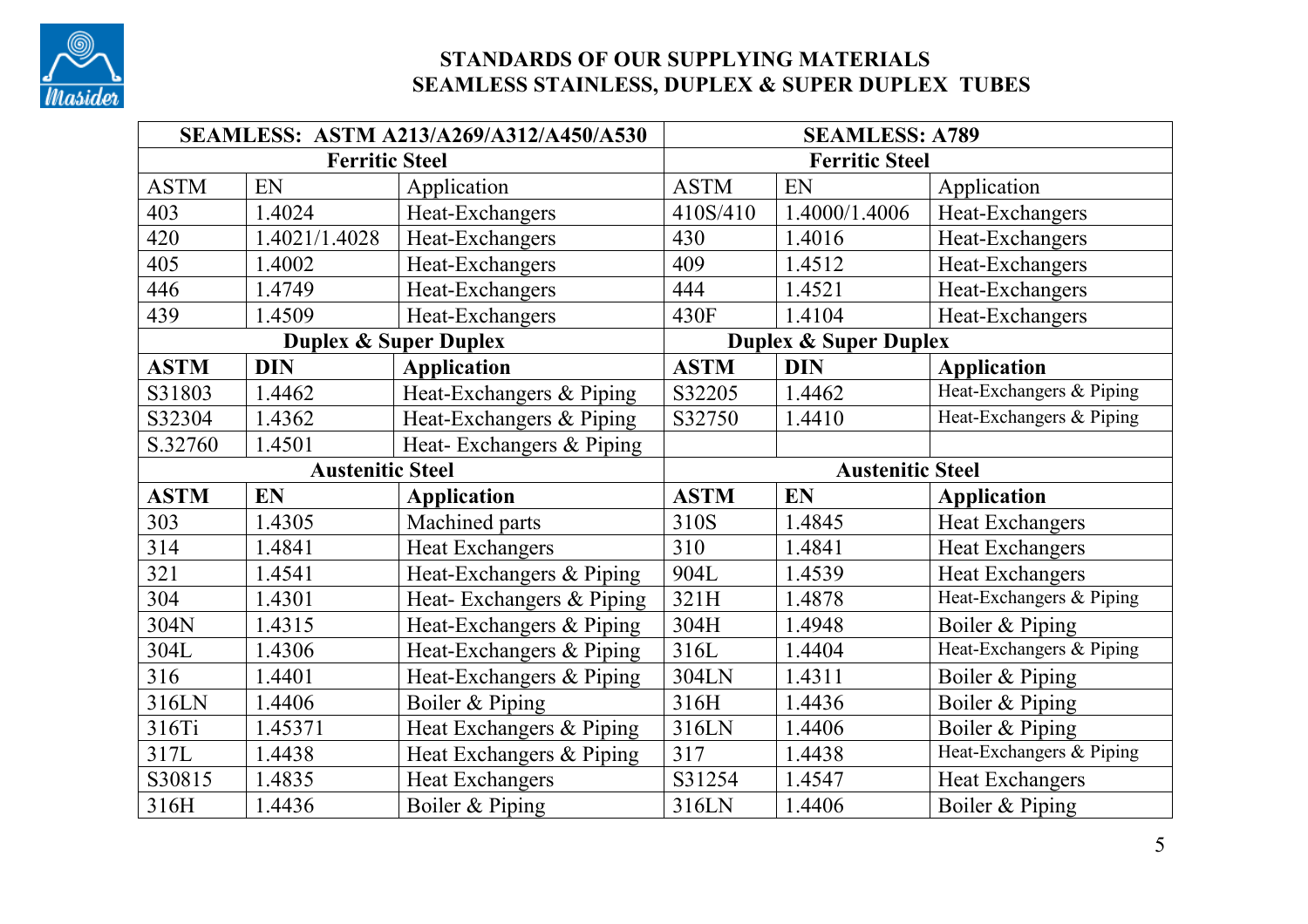

# **WELDED STAINLESS, DUPLEX & SUPER DUPLEX TUBES**

|                   |        | <b>Welded A249 &amp; A789</b> |                         | <b>Welded A249 &amp; A789</b> |                        |  |  |
|-------------------|--------|-------------------------------|-------------------------|-------------------------------|------------------------|--|--|
|                   |        | <b>Austenitic Steel</b>       | <b>Austenitic Steel</b> |                               |                        |  |  |
| <b>ASTM</b>       | EN     | <b>APPLICATION</b>            | <b>ASTM</b>             | EN                            | <b>APPLICATION</b>     |  |  |
| 254M <sub>0</sub> | 1.4547 | Heat Exchangers               | S31803                  | 1.4462                        | <b>Heat Exchangers</b> |  |  |
| 53458             | 1.4565 | Heat Exchangers               | S32205                  | 1.4462                        | <b>Heat Exchangers</b> |  |  |
| 904L              | .4539  | <b>Heat Exchangers</b>        | S32750                  | l.4410                        | <b>Heat Exchangers</b> |  |  |

| <b>Welded A249 &amp; A789</b> |        |                        | <b>Welded A249 &amp; A789</b> |                         |                        |  |
|-------------------------------|--------|------------------------|-------------------------------|-------------------------|------------------------|--|
| <b>Austenitic Steel</b>       |        |                        |                               | <b>Austenitic Steel</b> |                        |  |
| <b>ASTM</b>                   | EN     | <b>APPLICATION</b>     | <b>ASTM</b>                   | EN                      | <b>APPLICATION</b>     |  |
| 316L                          | 1.4404 | Heat Exchangers        | 316                           | 1.4401                  | <b>Heat Exchangers</b> |  |
| 309                           | 1.4828 | Heat Exchangers        | 321                           | 1.4541                  | <b>Heat Exchangers</b> |  |
| 310S                          | 1.4845 | <b>Heat Exchangers</b> | 309S                          | 1.4833                  | <b>Heat Exchangers</b> |  |
| 316T                          | 1.4571 | Heat Exchangers        | 316L                          | 1.4332                  | <b>Heat Exchangers</b> |  |
| 304LN                         | 1.4311 | <b>Heat Exchangers</b> |                               |                         |                        |  |